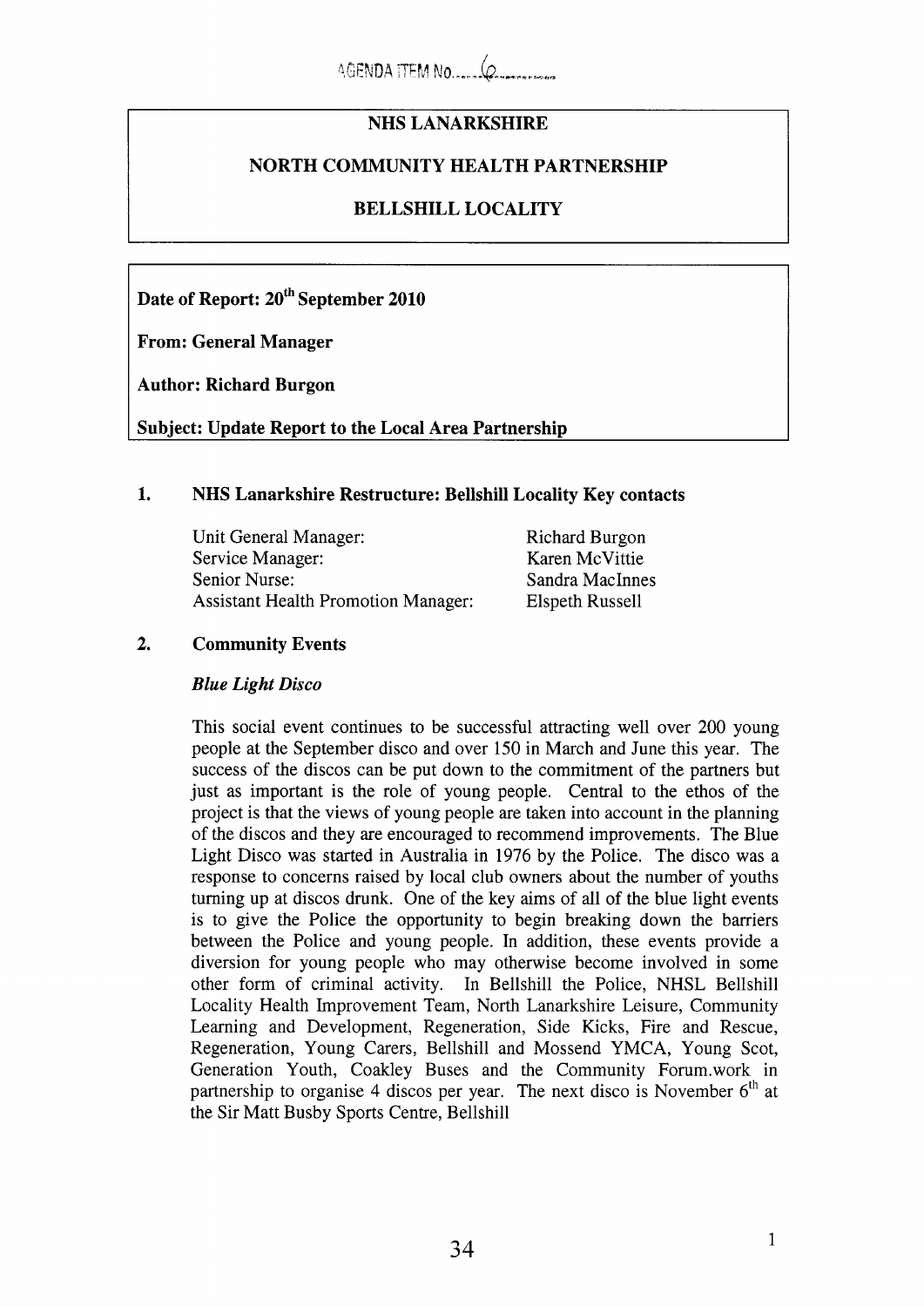#### *Men's Health Event*

Bellshill Health Improvement Team in partnership with the Bellshill  $\&$ District Forum and the Bellshill & Mossend YMCA hosted this event on the 10 September, Suicide Prevention Day to raise awareness of the importance of men's mental health as well as their general health. Approximately 60 men attended and just under 1/3 provided us with information on their health needs and understanding.which will be used to inform current and future services. Those who provided this information were put into a prize draw to win a Wii Sport and 5 Gym Memberships for the Bellshill and Mossend YMCA for 1 year. A wide range of partners supported the day including Choose Life/SAMH, Clubnet, Mild to Moderate Mental Health Service, Princes Carers Trust, Terence Higgins Trust, GEMAP (debt management), Routes 2 Work, Keep Well (health checks) LanarkshIre Community Food and Health Partnership (subsidised fruit and vegetables) Prostate Cancer Awareness and Landed (drug and alcohol awareness). Free haircuts, massage and a cooking demonstration was also available. A

#### *Friday Night Project*

The Friday Night Project in Keir Hardie Centre continues to be popular with over 100 attending every Friday from 6pm till 10pm. The young people get to choose from a wide range of sport and fitness activities. In addition, central to the ethos of the project that the views of young people are taken into account in planning or recommending improvements to the programme.

This is very much a partnership approach to plan and deliver diversional activities for local young people involving Strathclyde Police, NHSL Bellshill Locality Health Improvement Team, NL Leisure, CLAD, Fire & Rescue, Young Carers, Bellshill YMCA and the Community Forum.

#### *Healthy Living Initiative*

The localities have recently been informed that they will receive E40k from the Fairer Scotland Fund for 2010-11. Bellshill, Motherwell and Wishaw are taking a Unit approach to identify models of best practice from the current funded work for each theme. This will be done in consultation with the HLI Steering Group partners before rolling out across the Unit. The main themes are early years, mental health, young people and food and nutrition.

#### *Bellshill Community Forum*

The Community Forum have met only once since June (summer break in July and loss of venue in August). The Health Sub Group helped organize and funded the September Men's Health Event (details above). The Forum continues to support the Blue Light Disco and the Friday Night Project Planning for the Carers Information Day in January and International Women's Day in February has begun with our partners.